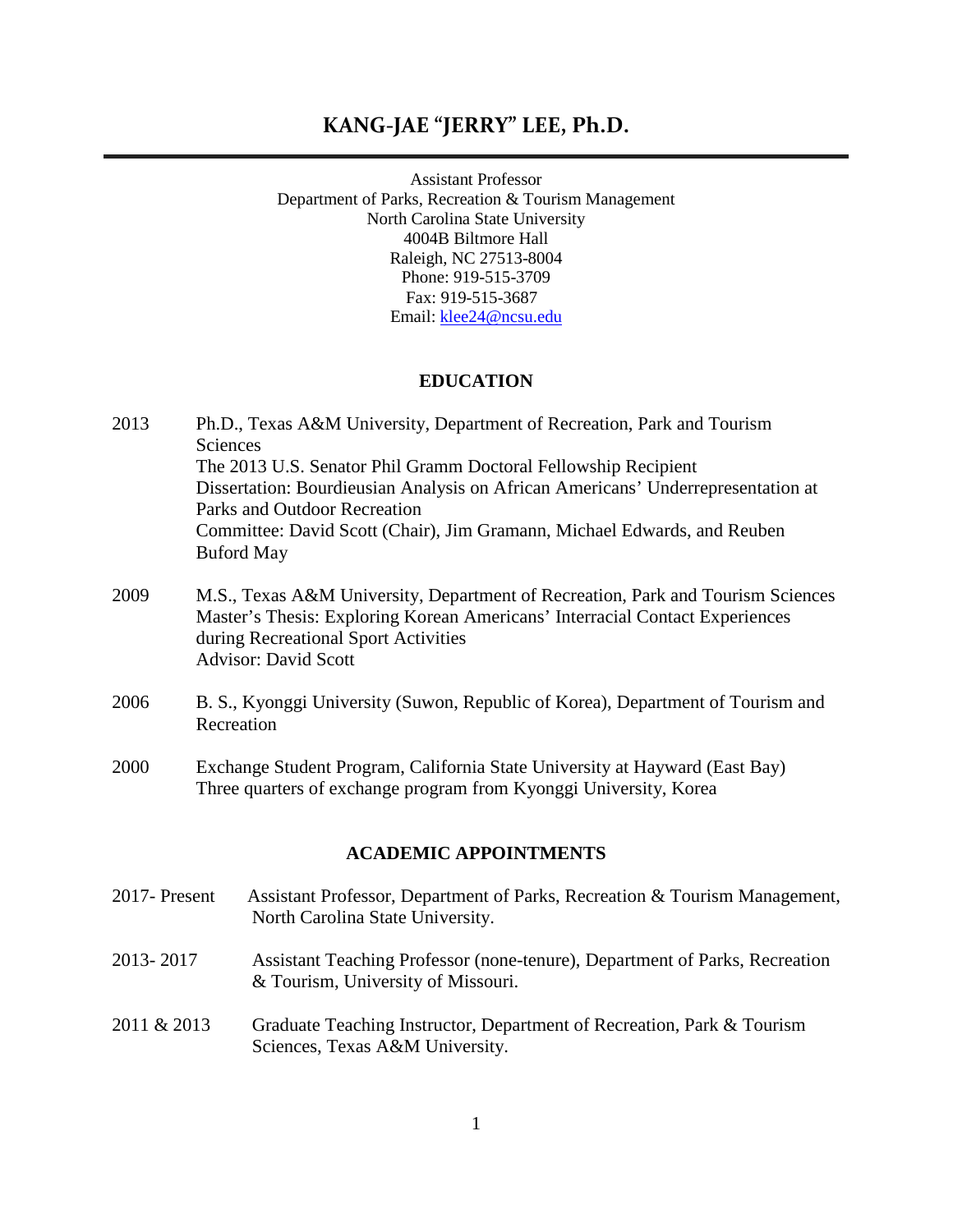| $2006 - 2012$       | Graduate Research and Teaching Assistant, Department of Recreation, Park &                                                                                                 |
|---------------------|----------------------------------------------------------------------------------------------------------------------------------------------------------------------------|
|                     | Tourism Sciences, Texas A&M University                                                                                                                                     |
|                     | Assisted Courses: RPTS 340: Recreation, Parks & Diverse Populations<br>and RPTS 484: Professional Internship                                                               |
|                     | Statistical analyses on the data from 2006 National Survey of Fishing,<br>Hunting, and Wildlife-Associated Recreation                                                      |
|                     | Editorial Assistant for e-Review of Tourism Research<br>$\bullet$<br>(http://ertr.tamu.edu.)                                                                               |
| 2012 Summer         | Student-Athlete Tutor, The Center for Student-Athlete Services, Texas A&M<br>University                                                                                    |
|                     | Tutored RPTS 202: Foundation of Tourism, RPTS 311: Recreation and<br>Tourism Programs, and RPTS 340: Recreation, Parks & Diverse Populations<br>for five student-athletes  |
| 2006                | Instructor, Easy Education Co. Ltd, Suwon, Korea<br>Taught Basic English Conversation and Basic Japanese Conversation<br>Received Teacher of the Month Award in April 2006 |
|                     | PROFESSIONAL EXPERIENCES                                                                                                                                                   |
| $\bigcap \bigcap A$ | $\alpha$ $\cdots$ $\alpha$ $\cdots$ $\alpha$ $\cdots$ $\alpha$                                                                                                             |

2004 Communication Manager at International Symposium of Koguryo Tombs Conservation, organized by United Nation Educational, Scientific and Cultural Organization (UNESCO) and Cultural Heritage Administration of Korea.

> • In charge of translating English, Japanese, and Korean, coordinating presentation sessions, and accommodating UNESCO officers.

### 2001 Special Event Coordinator at 2001 World Cyber Games, organized by ICM, Ltd.

• Helped registration and administration of Unreal Tournament section

### **HONORS AND AWARDS**

- 2017 Golden Apple Award in Excellent Teaching and Mentorship, College of Agriculture, Food, & Natural Resources, University of Missouri
- 2013 U.S. Senator Phil Gramm Doctoral Fellowship, Texas A&M University
- 2012 NRPA Diversity Scholarship, National Recreation and Park Association
- 2012 Korean American Scholarship Foundation Scholarship, Korean American Scholarship Foundation South Chapter
- 2011 Korean RPTS Alumni and Marguerite Van Dyke Scholarship, Department of Recreation, Park and Tourism Sciences, Texas A&M University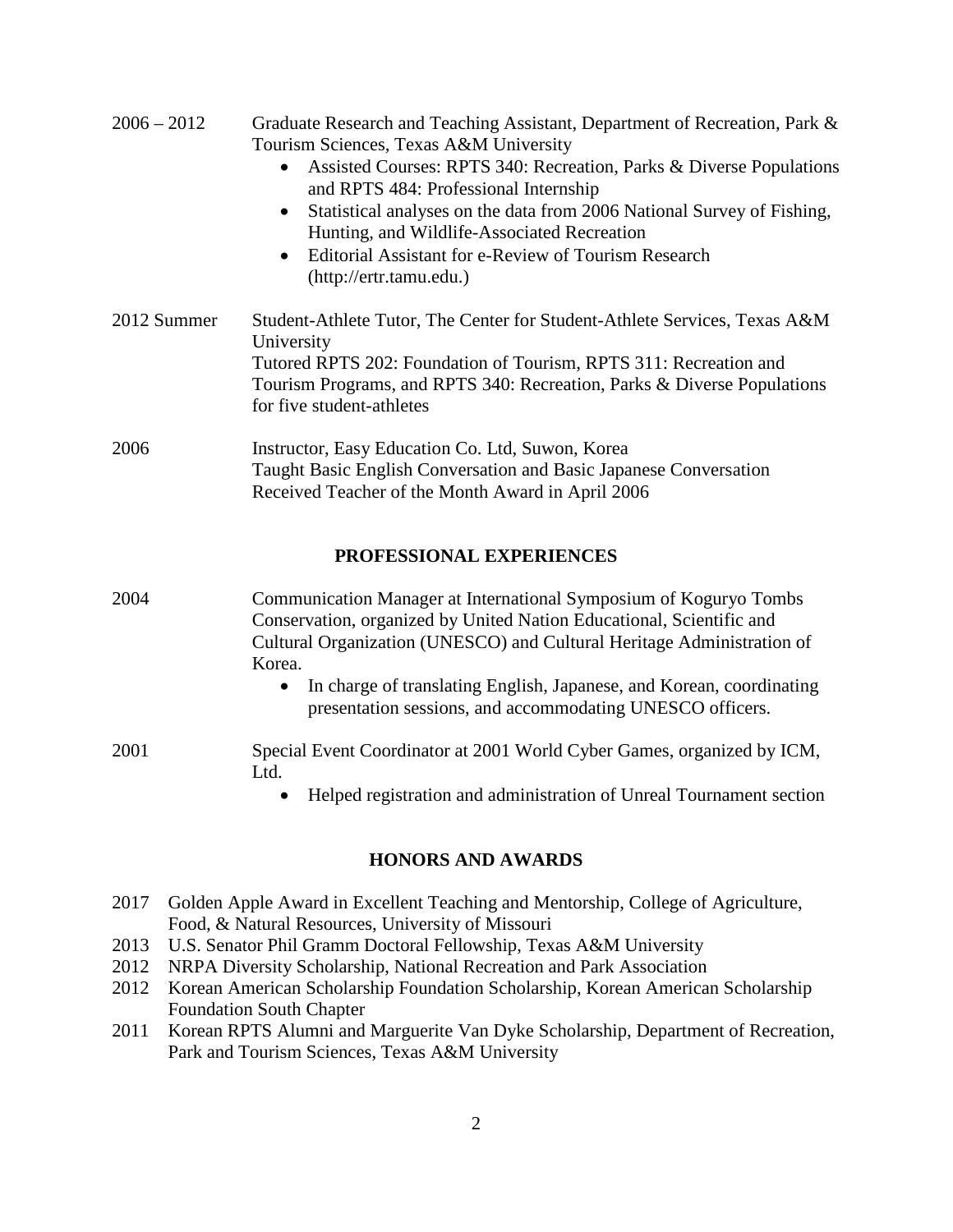- 2010 International Student Education Fee Scholarship, International Student Service, Texas A&M University
- 2009 Marguerite Van Dyke Scholarship, Department of Recreation, Park and Tourism Sciences, Texas A&M University
- 2006 Hoblitzelle Farm Scholarship, College of Agriculture, Texas A&M University
- 2006 Teacher of the Month, Easy Education Co. Ltd, Suwon, Korea
- 2004 Paradise Scholarship, Paradise, Ltd., Seoul, Korea

#### **RESEARCH**

### **Research Interest**

- Racial and ethnic minorities' leisure, sport, and tourism behaviors
- Social inequality in access to public recreation resources
- Pierre Bourdieu's sociological theory and its implication to leisure studies
- Intergroup contact during leisure and sport activities and its impact on intergroup relationship
- Racism and discrimination during leisure and tourism activities
- Recreational specialization and serious leisure

### **Publications**

- **Lee, K. J.**, & Hwang, S. (Accepted). Serious leisure qualities and subjective well-being. *Special Issue of Journal of Positive Psychology*.
- **Lee, K. J.**, & Scott, D. (2017). Racial discrimination and African Americans' travel behavior: The utility of habitus and vignette technique. *Journal of Travel Research. 56*, 381-392.
- **Lee, K. J**., & Stodolska, M. (2016). Asian North Americans' leisure: A critical examination of the theoretical frameworks used in research and suggestions for future study. *Leisure Sciences.* DOI: 10.1080/01490400.2016.1215944
- **Lee, K. J.**, & Scott, D. (2016). Bourdieu and African Americans' park visitation: The case of Cedar Hill State Park in Texas. *Leisure Sciences*, *38,* 424-440.
- **Lee, K. J.**, Scott, D., Floyd, M. F., & Edwards, M. (2016). Social stratification in fishing participation in the United States: a multiple hierarchy stratification perspective. *Journal of Leisure Research, 48,* 245-263*.*
- **Lee, K. J.**, Dunlap, R., & Edwards, M. (2014). The implication of Bourdieu's theory of practice for leisure studies. *Leisure Sciences, 36*, 314-323.
- **Lee, K. J.**, & Scott, D. (2013). Interracial contact experience during recreational basketball and soccer: Korean American males' perspectives. *Journal of Leisure Research*, *45*, 267-294.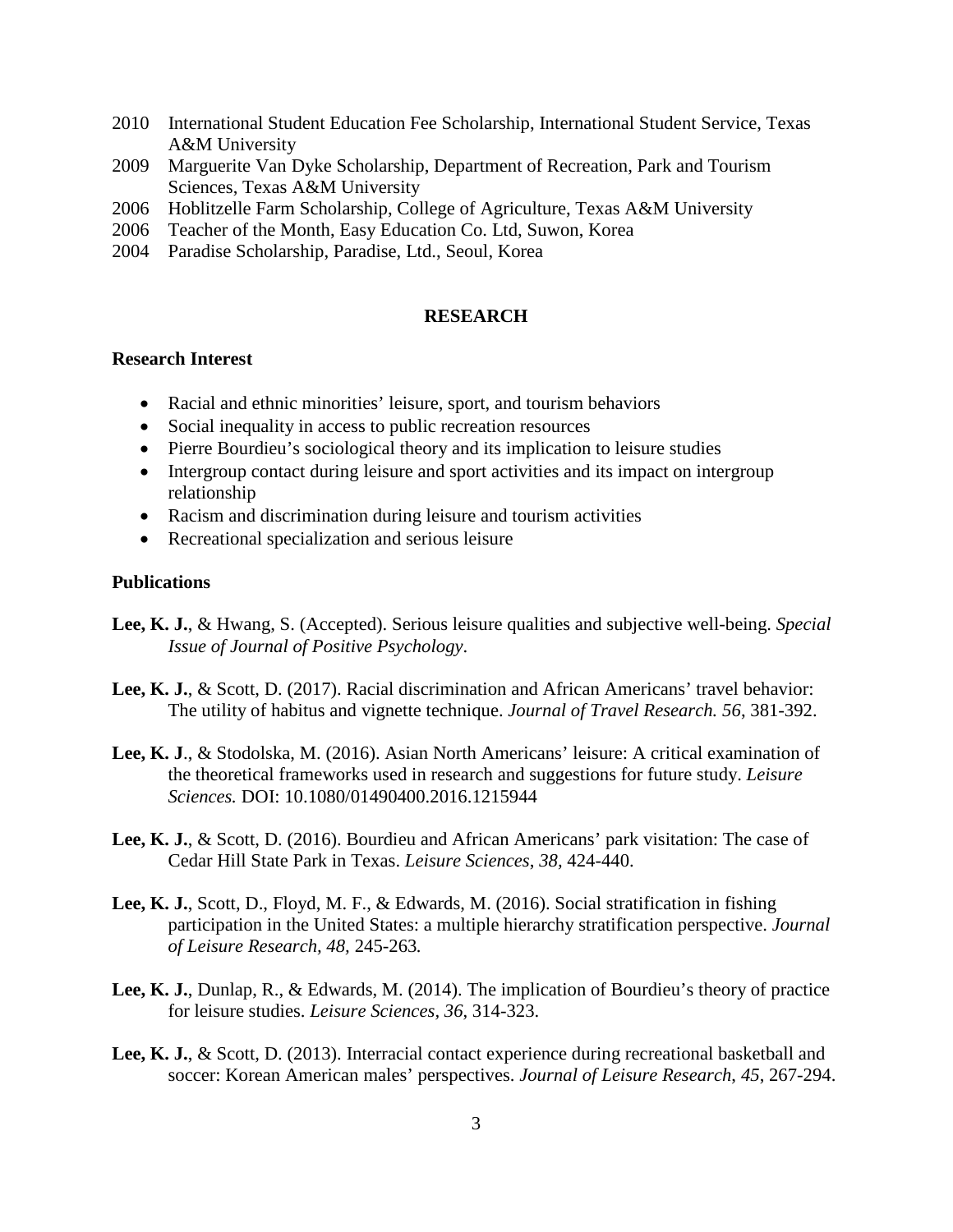- **Lee, K. J.**, Dunlap, R., & Scott, D. (2011). Korean American males' serious leisure experiences and their perceptions of different play styles. *Leisure Sciences, 33*, 290-308.
- **Lee, K. J.**, & Scott, D. (2011). Participation in wildlife watching: A multiple hierarchy stratification perspective. *Human Dimensions of Wildlife*, *16,* 330-344.

#### **Book Chapters**

Ellis, G., **Lee, K. J.**, & Satchabut, T. (2015). Experimental designs in leisure studies. In G. Walker, D. Scott, M. Stodolska (Eds.), *Leisure Matters: The State and Future of Leisure Studies* (pp. 333-342). State College, PA: Venture Publishing.

#### **Book Reviews**

**Lee, K. J.** (2013) *Race and Sport in Canada: Intersecting Inequalities* edited by Joseph, J., Darnell, S., & Nakamura, Y. *Journal of Leisure Research, 45,* 563-566*.*

#### **Manuscripts in Progress**

- **Lee, K. J.**, & Son, M. H. (Forthcoming). A cross-cultural study of pregnant women's body image and clothing choice. Target Journal: *Clothing and Textile Research Journal* by September 2017
- **Lee, K. J.**, Morgan, M., & Shim, H. (Forthcoming). Cross-cultural perceptions of crowding at Onondaga Cave State Park, Missouri. Target Journal: *Journal of Park and Recreation Administration* by September 2017
- Schultz, C., **Lee, K. J.**, Bocarro, J., & Floyd, M. (Forthcoming). The characteristics of relevancy, diversity, and inclusion programs in the National Park Service. Target Journal: *Journal of Park and Recreation Administration* by December 2017
- Lee, K. J. (Forthcoming). Racism and tourism: Suggestions for future studies. Target Journal: *Annals of Tourism Research* by December 2017

#### **Technical Reports**

- Shim, H. J, **Lee, K. J**., & Morgan, M. (2016). *Onondaga Cave State Park Visitor Survey,*  Missouri State Parks, Jefferson City, Missouri.
- Shafer, C.S., Eccles, K., Lacher, G., **Lee, K. J.**, Lee, Y. J., Lu, J., Merritt, L., Rivera, B., Santoro, L., Smith, B., Williams, A., Yoon, J. I., Yuan, F., & Ziegler, K. (2007). *Restoration to Recreation: A proposal for an environmentally, culturally and economically sustainable park*, Alcoa's Sandow Mine, Milam County, Texas.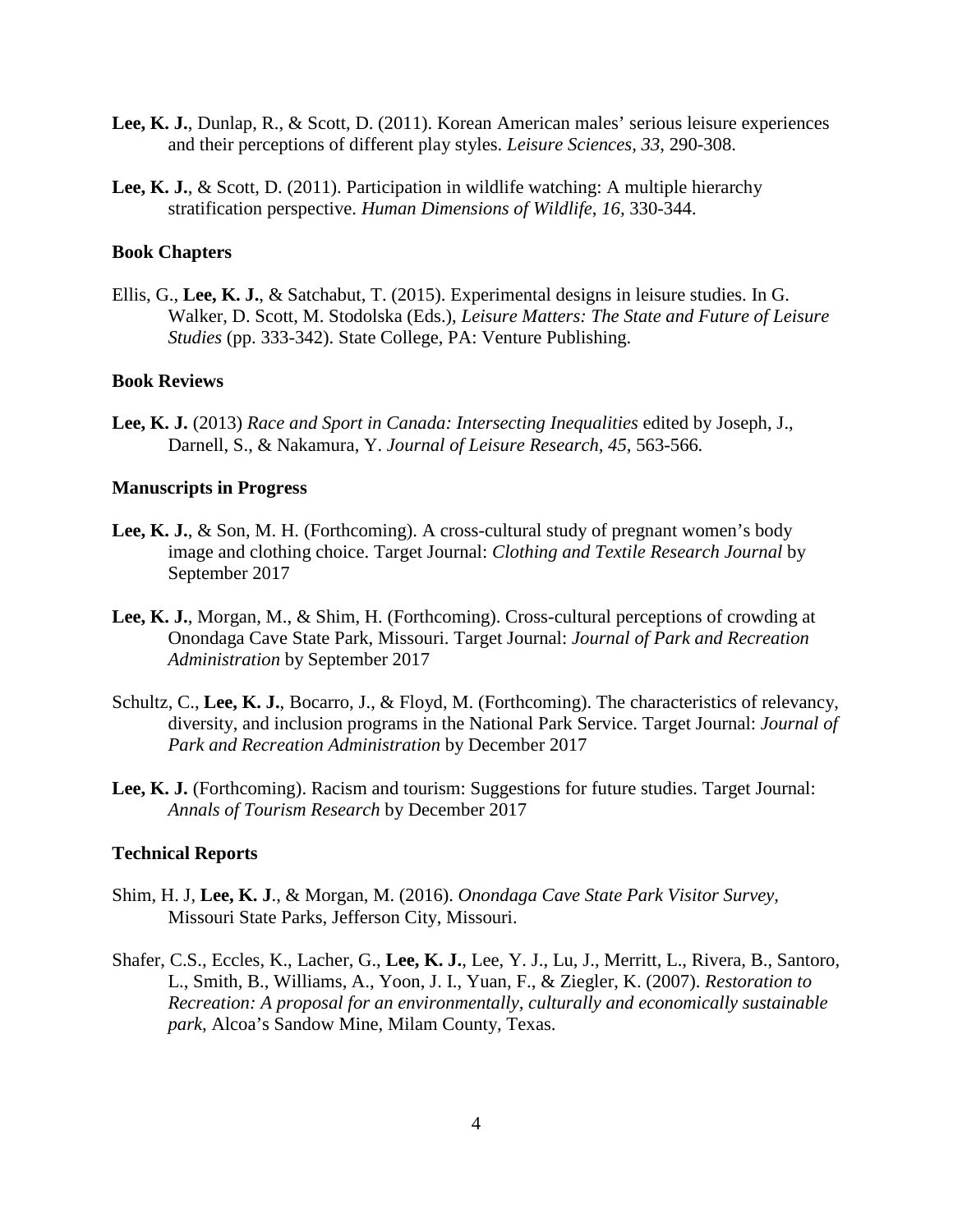#### **Grant Proposals**

- 2017 Lincoln Larson (PI), Nils Peterson (CO-I), & **KangJae Jerry Lee (CO-I)**. Evaluating the Promise and Potential Impacts of R3 Efforts Targeting College Students, Association of Fish & Wildlife Agencies (\$236,749) – Under Review
- 2017 Sunhwan Hwang (PI), **KangJae Jerry Lee (CO-PI)**, Monika Stodolska (CO-PI), &. A longitudinal mixed-method study of Korean transnational-split families' sport and recreation participation, acculturation, and subjective well-being, National Research Foundation of Korea National Global Research Network Program (\$240,000) – Funded
- 2016 **KangJae Jerry Lee (PI)**, Sonja Wilhelm Stanis (CO-I), & Dae-Young Kim (CO-I). Missouri State Parks Diversity Enhancement Projects, Missouri State Parks (\$25,000) – Not funded
- 2016 **KangJae Jerry Lee (PI)**, Sonja Wilhelm Stanis (CO-I), & Dae-Young Kim (CO-I). Missouri State Parks Diversity Enhancement Projects, Research Council Grants, Office of Research, University of Missouri (\$10,000) – Not funded
- 2015 **KangJae Jerry Lee (PI)**. Promoting Racial and Ethnic Diversity in Public Recreation Settings, Research Council Grants, Office of Research, University of Missouri (\$3,670) – Funded
- 2015 Sul-hyang Kim (PI), Sunhwan Hwang (CO-PI), & **KangJae Jerry Lee (CO-PI)**. Investigating the relationship between recreational specialization and personality, Korean Institute of Sports Sciences (\$40,000) – Not funded
- 2014 **KangJae Jerry Lee**. Arts and Humanities Domestic Travel Award, Office of Research, University of Missouri (\$1,000) - Funded
- 2012 David Scott (PI) & **KangJae Jerry Lee (Co-PI)**. Cleveland Metroparks Visitation Study, Cleveland Metroparks, (\$4,000) - Not funded
- 2012 David Scott (PI) & **KangJae Jerry Lee (Co-PI)**. John Heinz National Wildlife Refuge Study, U.S. Fish & Wildlife Service, (\$6,600) - Not funded
- 2010 **KangJae Jerry Lee**. Graduate Students Research and Presentation Grant. Office of Graduate Studies, Texas A&M University (\$400) - Funded

#### **Conference Presentations and Abstracts**

Schultz, C., **Lee, K. J.**, Bocarro, J., & Floyd, M. (Under Review). The Characteristics of Relevancy, Diversity, and Inclusion Programs in the National Park Service. Teaching & Research Institute of The Academy of Leisure Sciences, Indianapolis, IN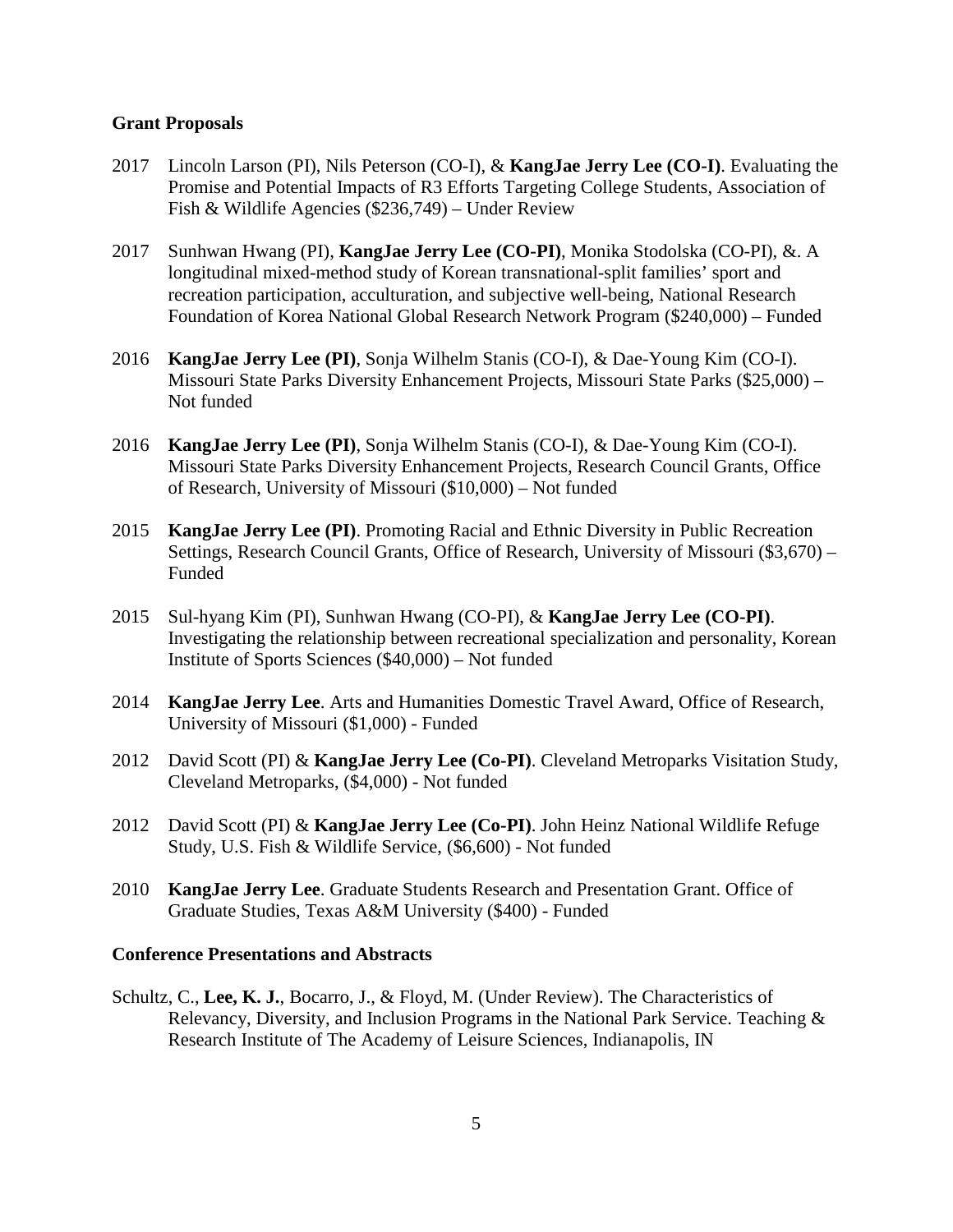- Fernandez, M., **Lee, K. J.**, & Lincoln Larson. (Under Review). Preparing students to serve diverse populations. 2018 Research and Teaching Institute of The Academy of Leisure Sciences, Indianapolis, IN
- Shim, H., **Lee, K. J.**, & Morgan, M. (May, 2017). Cross-Cultural perceptions of crowding at Onondaga Cave State Park, Missouri. 2017 Canadian Congress on Leisure Research, Kitchener-Waterloo, Ontario, Canada
- **Lee, K. J.**, & Mainieri, T. (February, 2017). The habits of productive scholars: Conversations with early-career faculty members. 2017 Research Institute of The Academy of Leisure Sciences, Indianapolis, IN
- **Lee, K. J.** (August, 2016). Reflections on pathways and practices of tourism (Panel). Critical Tourism Studies North America, Huntsville, Canada
- **Lee, K. J.**, & Sohn, M. (September, 2015). Pregnancy, body image, and clothing shopping: A cross-cultural study of pregnant women's clothing selection in the United States and Republic of Korea. 2015 Leisure Research Symposium at National Recreation and Park Association Congress and Exposition, Las Vegas, NV
- **Lee, K. J.**, & Scott, D. (June, 2015). Investigating African Americans' travel behavior using theory of practice and vignette technique. Qualitative Special Session, 2015 International Conference of Travel and Tourism Research Association, Portland, OR
- Braden Curd, Zac Ricketts, Kristin Halford, & **Lee, K. J.** (April, 2015). Is the curse real?: professional athletes on video game covers and declines in their performance. 2015 Undergraduate Research and Creative Achievement Forum, University of Missouri, Columbia, MO
- **Lee, K. J.** (October, 2014). Toward theoretical explanations of the outdoor recreation patterns of Asian Americans. 2014 Leisure Research Symposium at National Recreation and Park Association Congress and Exposition, Charlotte, NC
- **Lee, K. J.**, & Scott, D. (October, 2014). Bourdieu and black visitation to Cedar Hill State Park. 2014 Leisure Research Symposium at National Recreation and Park Association Congress and Exposition, Charlotte, NC
- **Lee, K. J.**, Scott, D., Floyd, M., & Edward, M. (October, 2013). Social stratification in fishing participation in the United States: A multiple hierarchy stratification perspective. 2013 Leisure Research Symposium at National Recreation and Park Association Congress and Exposition, Houston, TX
- **Lee, K. J.**, Dunlap, R., & Edward, M. (October, 2012). Bourdieu's potential and implication in leisure study. 2012 Leisure Research Symposium at National Recreation and Park Association Congress and Exposition, Anaheim, CA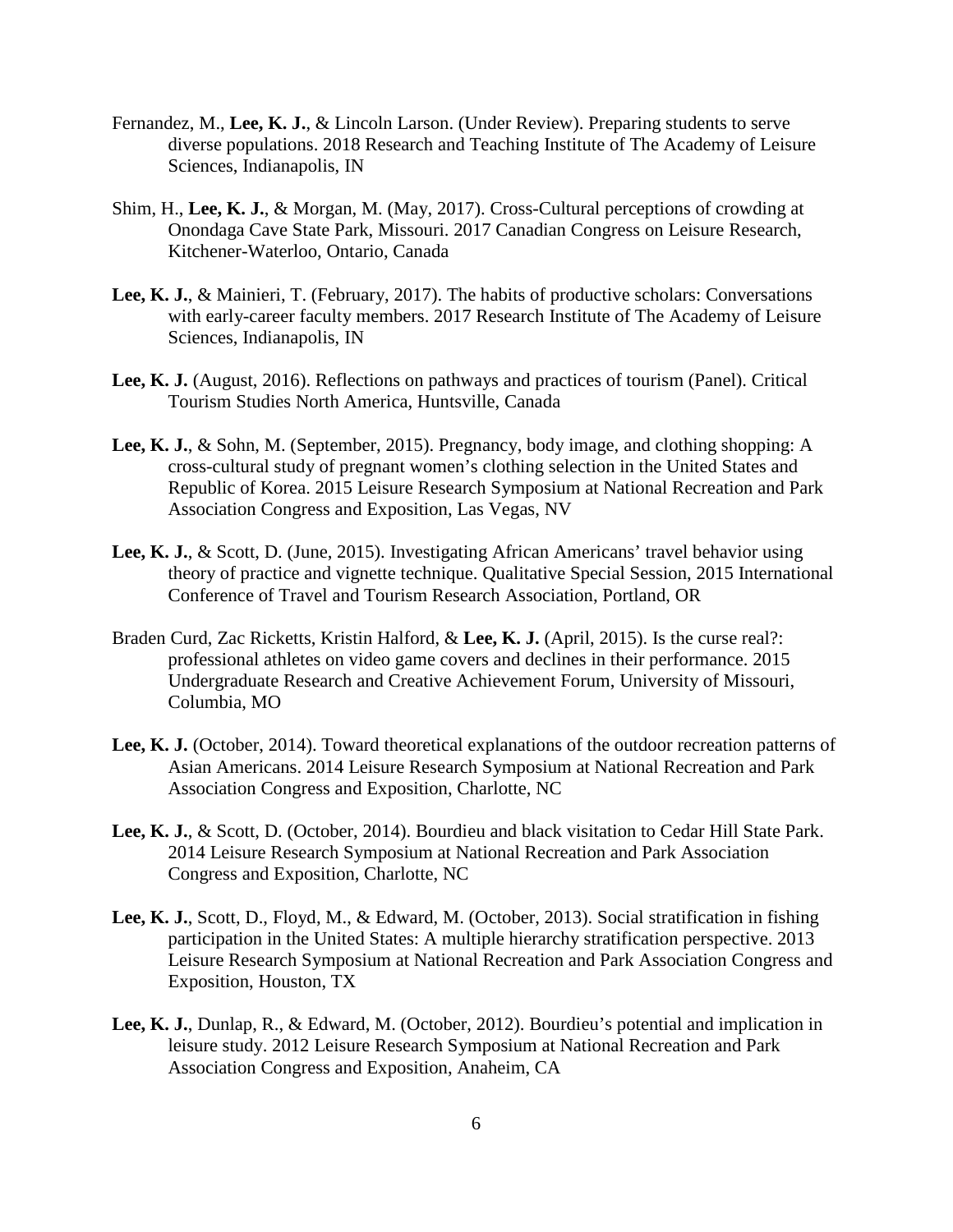- **Lee, K. J.** (October, 2012). A critical review on serious leisure: Beyond Stebbins' conceptualization. 2012 Leisure Research Symposium at National Recreation and Park Association Congress and Exposition, Anaheim, CA
- **Lee, K. J.**, & Scott, D. (October, 2010). Structural Inequalities in Wildlife-Associated Recreation: A Multiple Hierarchy Stratification Perspective. Leisure Research Symposium at National Recreation and Park Association Congress and Exposition, Minneapolis, MN
- **Lee, K. J.**, & Scott, D. (April, 2010). Korean American Males' Interracial Contact Experiences during Serious Leisure Activity. Northeastern Recreation Research Symposium, Bolton Landing, NY
- **Lee, K. J.** (October, 2009). Exploring Recreational Sport Enthusiasts' Interracial Contact Experiences: Perspective of Korean American Males (Panel). Leisure Research Symposium at National Recreation and Park Association Congress and Exposition, Salt Lake City, UT

# **TEACHING**

### **University of Missouri**

| Course                                    | Semester    | Number of Students | Student    |  |
|-------------------------------------------|-------------|--------------------|------------|--|
|                                           | Taught      | (response rate)    | Evaluation |  |
| Undergraduate                             |             |                    |            |  |
| PRT 4208: Administration of Leisure       | 2016 Spring | 25 (76%)           | 4.68       |  |
| <b>Services</b>                           | 2015 Spring | 34 (88%)           | 4.33       |  |
|                                           | 2014 Spring | 55 (67%)           | 4.67       |  |
|                                           | 2014 Fall   | 40 (72%)           | 4.45       |  |
|                                           | 2013 Fall   | 72 (76%)           | 4.23       |  |
|                                           |             |                    |            |  |
| PRT 3215: Programming in Leisure Services | 2016 Spring | 80 (65%)           | 4.63       |  |
|                                           |             | 32 (76%)           | 4.60       |  |
|                                           | 2015 Spring | 33 (60%)           | 4.61       |  |
|                                           |             | 73 (63%)           | 4.26       |  |
|                                           | 2014 Spring | 97 (49%)           | 4.55       |  |
|                                           | 2014 Fall   | 53 (87%)           | 4.38       |  |
| PRT 2750: Methods in Research and         | 2016 Fall   | 83 (54%)           | 4.68       |  |
| Evaluation                                | 2015 Fall   | 88 (81%)           | 4.34       |  |
|                                           | 2014 Fall   | 115 (72%)          | 4.42       |  |
|                                           |             |                    |            |  |
| PRT 3210: Personnel Management and        | 2015 Fall   | 33 (97%)           | 4.3        |  |
| Leadership in Leisure Services (Writing   | 2014 Spring | 22 (63%)           | 4.5        |  |
| <i>Intensive</i> )                        |             |                    |            |  |
|                                           |             |                    |            |  |
| PRT 2101: Topics in PRT (Diversity and    | 2016 Fall   | 17(71%)            | 4.99       |  |
| Cultural Competence in Recreation, Sport, |             |                    |            |  |
| and Tourism                               |             |                    |            |  |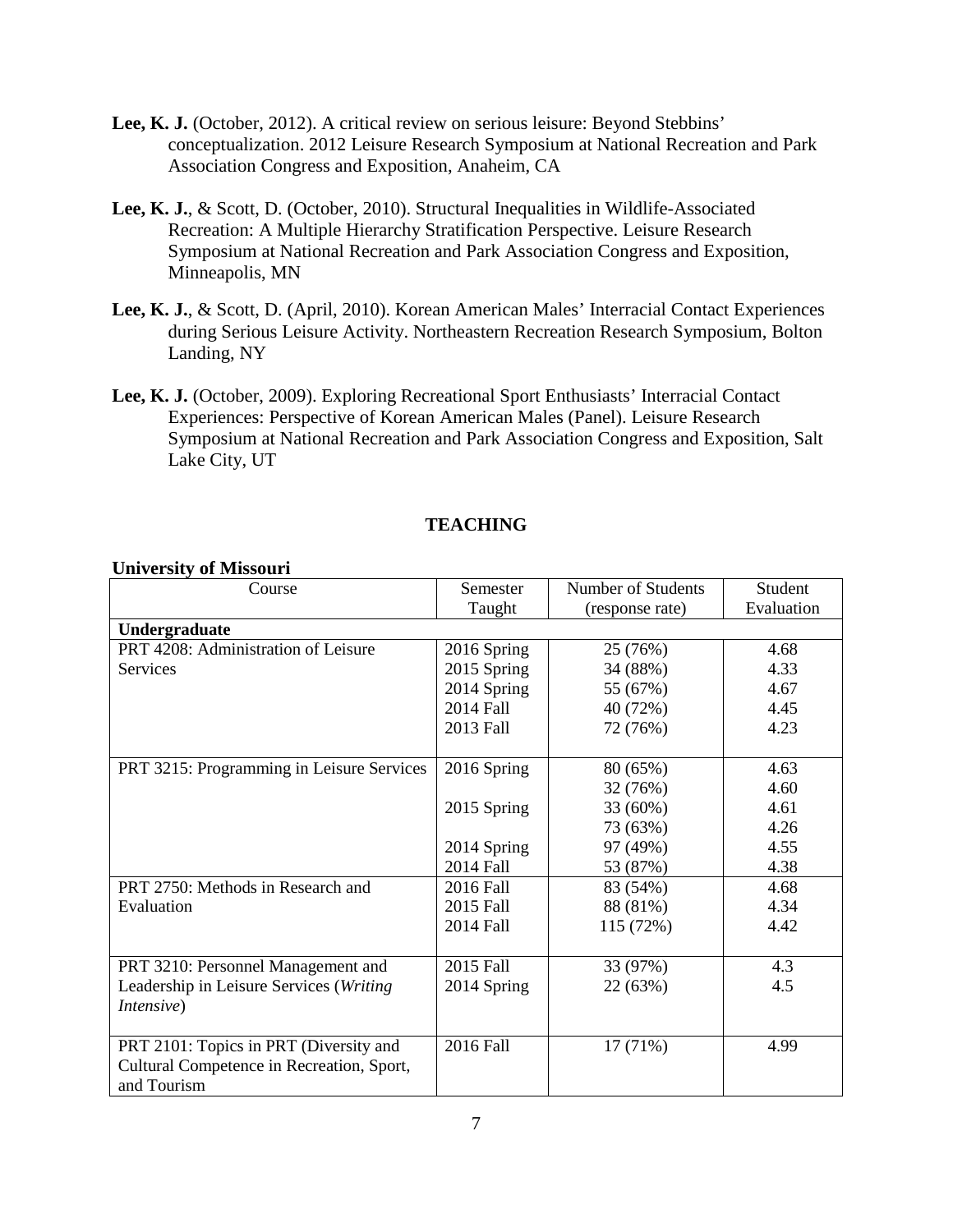| Teaching Evaluation Average $= 4.51$ |           |  |     |  |
|--------------------------------------|-----------|--|-----|--|
| <b>Graduate</b>                      |           |  |     |  |
| PRT 8700: Construct of Leisure       | 2016 Fall |  | N/A |  |
| PRT 7960: Guided Reading in Parks,   | 2014 Fall |  | N/A |  |
| <b>Recreation and Tourism</b>        | 2013 Fall |  | N/A |  |

Students Comments on Teaching

- Jerry is the best teacher I have had in the PRT program  $&$  I'm graduating. Don't lose him. He is an amazing teacher & cares nothing more than students' learning. Pay this man!
- I currently have a full-time job at a Park & Recreation Dept. I used a lot from Jerry's course and my director is impressed with the changes I want to make in our programs. Thank you.
- Jerry is always well-prepared, clear about course goals and objectives, and always enthusiastic.

#### **Texas A&M University**

| Course                                                                                 | Semester    | Number of Students | Student    |
|----------------------------------------------------------------------------------------|-------------|--------------------|------------|
|                                                                                        | Taught      | (response rate)    | Evaluation |
| Undergraduate                                                                          |             |                    |            |
| RPTS 301: Leisure and Outdoor Recreation<br>in American Culture                        | 2013 Spring | 67                 | N/A        |
| RPTS 340: Recreation, Parks & Diverse<br>Populations ( <i>University Requirement</i> ) | 2011 Summer | 59 (51%)           | 4.72       |

Students Comments on Teaching

- The instructor was one of my favorite instructors I've ever had. He handled the content of the course with sensitivity and presented in an accessible and entertaining method.
- This course gave us the opportunity to study diverse populations in an one-on-one setting with the panel discussions that we would never have the opportunity to do in any other setting.
- Provides a very detailed and informational analysis of how demographics effect leisure activity. Very enlightening and enjoyable course

### **Invited Lectures**

- Lee, K. J., September 2015, SSC 1150 International Learning Strategies, University of Missouri. Title of lecture: International Students' Academic Success in the U.S.
- Lee, K. J., June 2015, Graduate Level Leisure Seminar, University of Seoul (Seoul, Korea). Title of lecture: Leisure and Life; guest lecture
- Lee, K. J., June 2015, Introduction to Sport Sciences, University of Seoul (Seoul, Korea). Title of lecture: Leisure and Leisure Studies in North America; guest lecture
- Lee, K. J., May 2015, Advanced English Conversation, Wayo Women's University (Chiba, Japan). Title of lecture: Learning English Outside of Classroom; guest lecture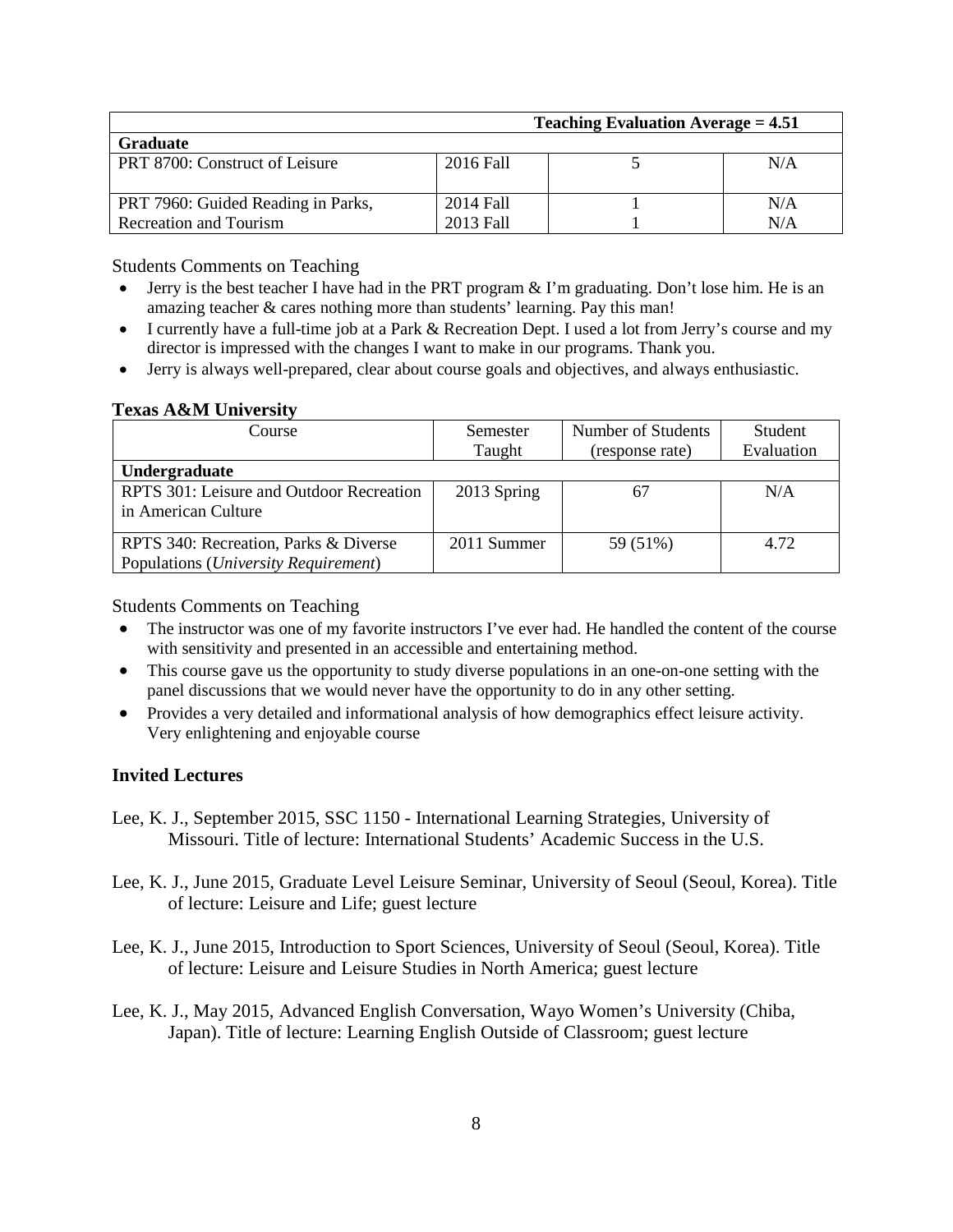- Lee, K. J., Summer 2012, RPTS340 Recreation, Parks and Diverse Populations, Texas A&M University, Title of lecture: Leisure Patterns among Asian Americans; guest lecture
- Lee, K. J., Spring 2011, RPTS201 Foundations of Recreation and Parks, Texas A&M University, Title of lecture: Leisure Behavior of Minorities: Key Concepts and General Trends; guest lecture
- Lee, K. J., Fall 2010, RPTS340 Recreation, Parks and Diverse Populations, Texas A&M University, Title of lecture: Leisure Patterns among Asian Americans; guest lecture
- Lee, K. J., Spring 2010, Graduate Tourism Marketing, Kyonggi University, Title of lecture: Explaining Americans' Outdoor Recreation Patterns using Secondary Data: A Multiple Hierarchy Stratification Perspective; guest lecture
- Lee, K. J., Spring 2010, RPTS340 Recreation, Parks and Diverse Populations, Texas A&M University, Title of lecture: Leisure Patterns among Asian Americans; guest lecture
- Lee, K. J., Fall 2009, RPTS 301 Leisure and Recreation, Texas A&M University, Title of lecture: Interracial Contact during Recreational Sport Activities; guest lecture
- Lee, K. J., Spring 2009, RPTS340 Recreation, Parks and Diverse Populations, Texas A&M University, Title of lecture: Leisure Patterns among Asian Americans; guest lecture

#### **Invited Presentations**

- Lee, K. J., November. 2016. African Americans' Underrepresentation at Parks and Outdoor Recreation, Great Reivers Greenway, St. Louis, MO.
- Lee, K. J., July. 2016. African Americans' Underrepresentation at Parks and Outdoor Recreation, Missouri State Parks, Jefferson City, MO.
- Lee, K. J., Spring. 2016. The History of National Parks in America, Asian Affairs Center, University of Missouri
- Lee, K. J., Fall. 2014. African Americans' Underrepresentation at Parks and Outdoor Recreation, Diversity in Action: Monthly Faculty Seminar Series, The Office of Chancellor's Diversity Initiative, University of Missouri
- Lee, K. J., Spring. 2010. Conducting Research with Secondary Data: Using Data from the 2006 National Survey of Fishing, Hunting and Wildlife-Associated Recreation, Center of Socioeconomic Research & Education. Texas A&M University
- Lee, K. J., Spring. 2010, Korean American Males' Interracial Contact Experiences during Serious Leisure Activity, Department of Recreation, Park and Tourism Sciences, Texas A&M University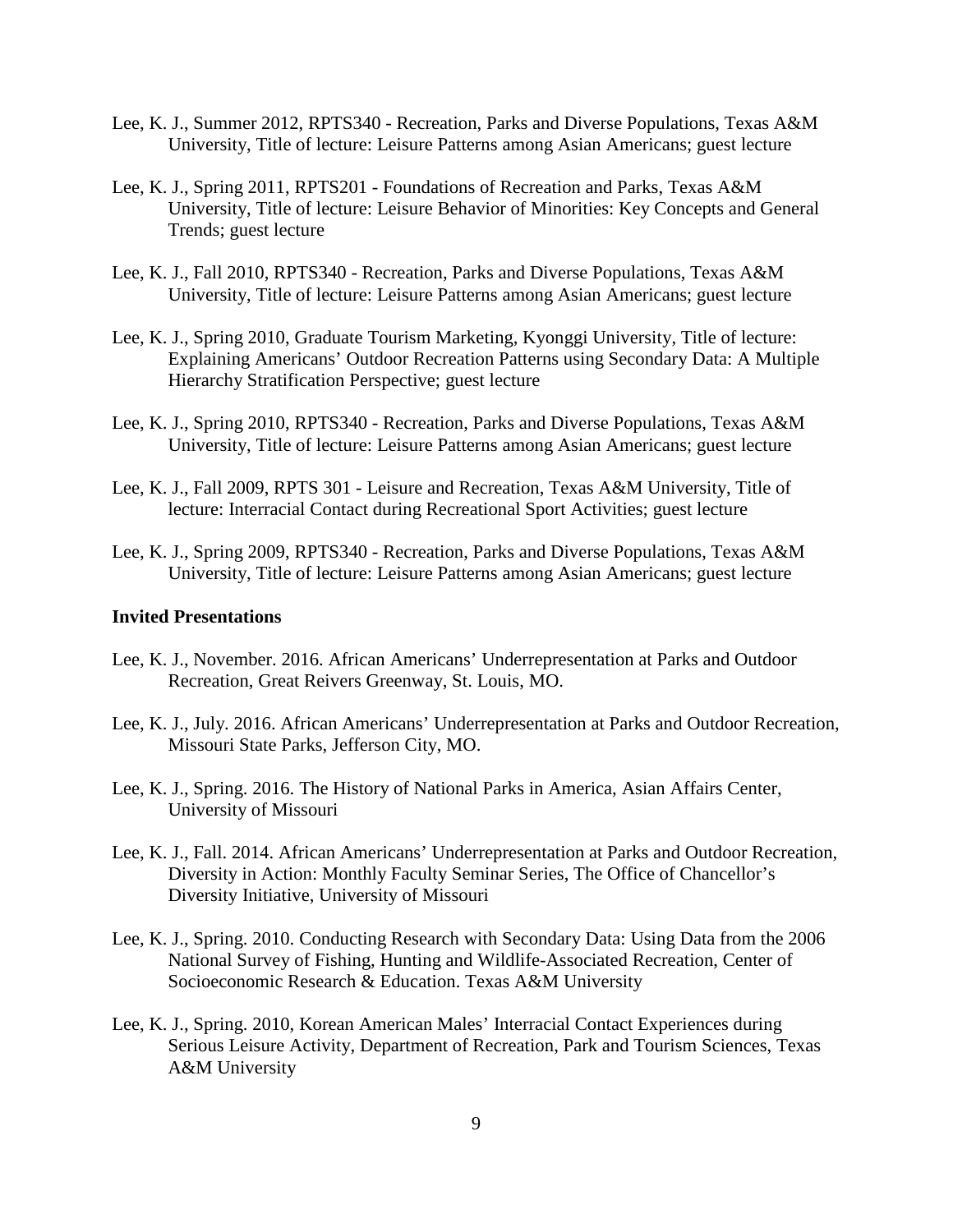# **Graduate Advisory Committees**

# **North Carolina State University**

• Committee, Ray Person, M.S. Department of Parks, Recreation & Tourism Management, Expected graduation: May 2018

# **University of Missouri**

- Chair, Gemma Hyojeong Shim, M.S. Department of Parks, Recreation & Tourism, graduated in August 2016
- Committee, Emily Raaf. M.S. Department of Parks, Recreation & Tourism, graduated in May 2016
- Committee, Alexandra Maurer. M.S. student. Department of Parks, Recreation & Tourism, graduated in December 2016
- Committee, Yun Lou. M.S. student. Department of Hospitality Management, Expected graduation: December 2017
- Committee, Yi-Sung Ethan Cheng. Ph.D. student. Department of Hospitality Management, Expected graduation: December 2017

# **SERVICE**

# **University**

- Advising, Learning and Teaching Enhancement Committee (2016-2017), College of Agriculture, Food and Natural Resources, University of Missouri
- Diversity and Inclusion Committee (2015-2017), School of Natural Resources, University of Missouri
- Undergraduate Curriculum Committee (2015-2017), School of Natural Resources, University of Missouri
- Undergraduate Restructuring Committee (2015-2017), School of Natural Resources, University of Missouri
- Faculty Adviser (2015-2017), Korean Student Association at the University of Missouri
- National Recreation and Park Association Accreditation Committee (2014-2017), Department of Parks, Recreation & Tourism, University of Missouri
- Undergraduate Curriculum Committee (2015-2017), Department of Parks, Recreation and Tourism, University of Missouri
- Scholarship Committee (2015-2017), Department of Parks, Recreation & Tourism, University of Missouri
- Faculty Searching Committee Graduate Student Representative (2012), Department of Recreation, Park and Tourism Sciences, Texas A&M University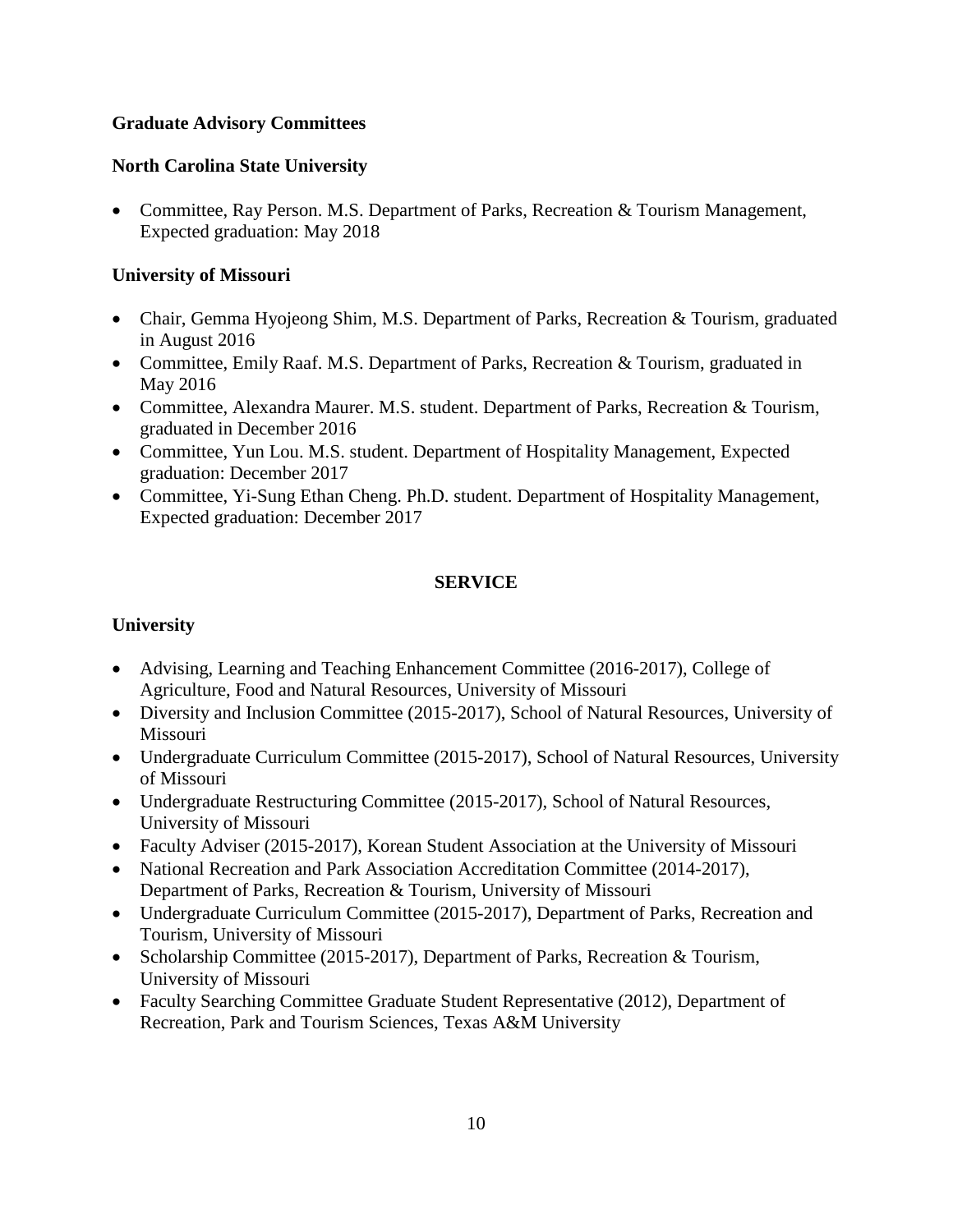# **Leadership/Community**

- President (2008 2009), Korean Student Association, Texas A&M University
- Vice-president (2007 2008), Korean Student Association, Texas A&M University

# **Journal/Editorial Participation**

## **Editorial Board**

• Associate Editor: The International Journal of Human Movement Science

# **Ad hoc Reviewer**

- Leisure Sciences (2013-Present)
- Journal of Leisure Research **(**2009, 2010, 2014-Present)
- Journal of Park and Recreation Administration (2014, 2016)
- Leisure/Loisir (2014)
- Event Management (2012)
- Annals of Leisure Research (2015)
- Leisure Studies (2015)
- Urban Ecosystems (2016)

### **Review Coordinator**

• 2017 National Research Session, National Recreation and Park Association

### **Conference Manuscript Reviewer**

- 2017 Travel and Tourism Research Association Annual International Conference
- 2017 Asia Pacific Tourism Association Annual Conference
- 2016 Asia Pacific Tourism Association Annual Conference
- 2016 Travel and Tourism Research Association Annual International Conference
- 2015 Asia Pacific Tourism Association Annual Conference

### **MEDIA**

- KOMU, Racial history may explain low park visitor rate for African-Americans.  $7<sup>th</sup>$  July 2016. (10pm news). [http://www.komu.com/mobile/story.cfm?id=79773-racial-history](http://www.komu.com/mobile/story.cfm?id=79773-racial-history-may-explain-low-park-visitor-rates-for-african-americans)[may-explain-low-park-visitor-rates-for-african-americans](http://www.komu.com/mobile/story.cfm?id=79773-racial-history-may-explain-low-park-visitor-rates-for-african-americans)
- Futurity, How history keeps African Americans out of state parks, June 2016. <http://www.futurity.org/parks-african-americans-1174172-2/>
- Texas Standard Radio, Why don't more African Americans visit state parks?, June 2016. <http://www.texasstandard.org/stories/why-dont-more-african-americans-visit-state-parks/>
- Missourinet, MU Researcher: histories of segregation, racism limit blacks' attendance at state, national parks. [http://www.missourinet.com/2016/06/21/mu-researcher-histories-of](http://www.missourinet.com/2016/06/21/mu-researcher-histories-of-segregation-racism-limit-blacks-attendance-at-state-national-parks/)[segregation-racism-limit-blacks-attendance-at-state-national-parks/](http://www.missourinet.com/2016/06/21/mu-researcher-histories-of-segregation-racism-limit-blacks-attendance-at-state-national-parks/)